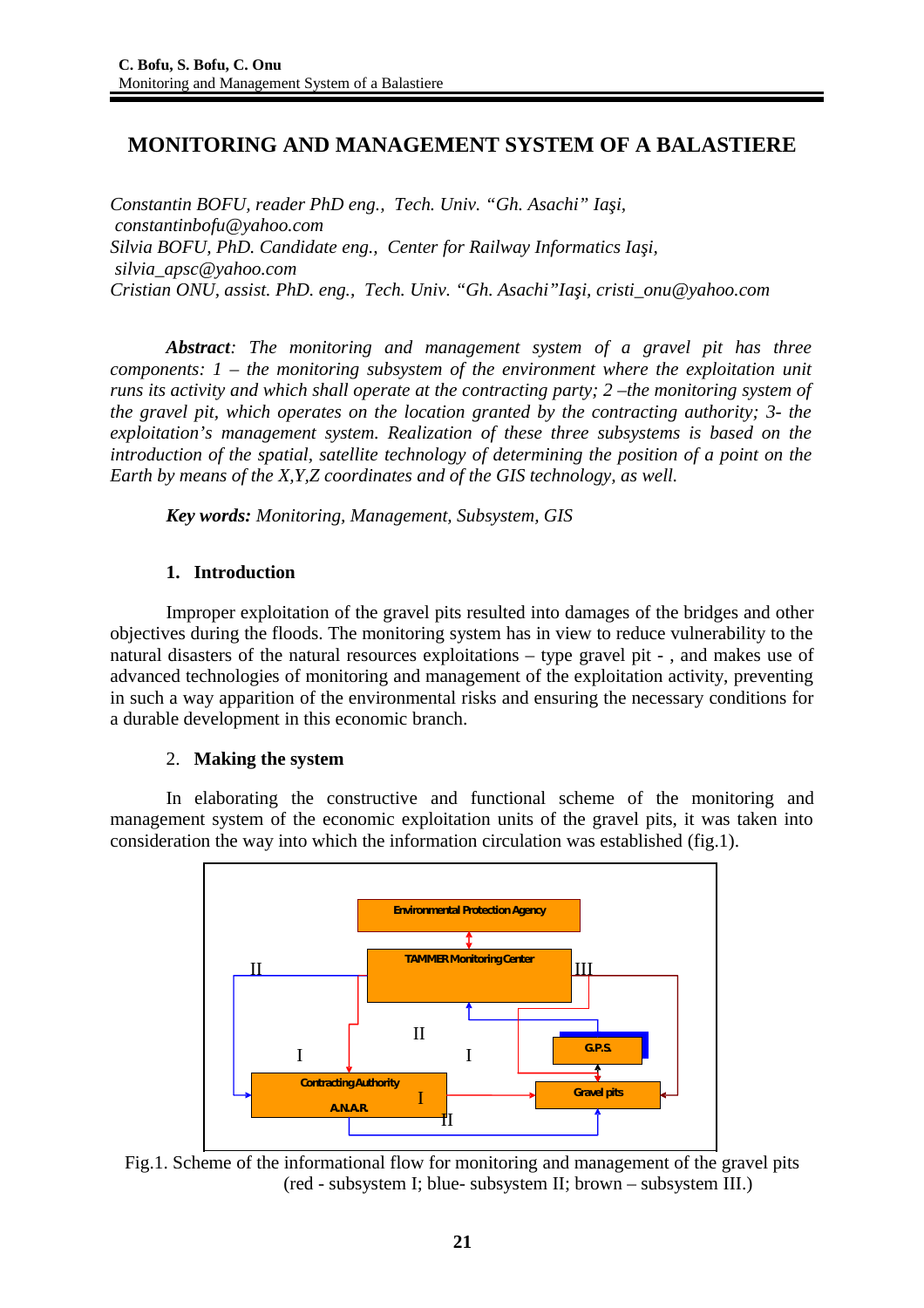According to the scheme in figure 1, the information flow contains three subsystems having different roles: - subsystem  $I -$  Monitories the negative effects brought to the environment; - subsystem II - Monitoring the economic units (gravel pits); - subsystem III – Exploitation management.

The software (applications) for monitoring and management for the gravel pits were in such a way made that they could meet the imposed requirements and ensure the informational flow according to the scheme in figure 2.

Scheme of the applications (fig. 2), contains the following stages: graphical data acquisition; alphanumerical data projection and acquisition; realization of the 3D model of the location; realization of the applications; realization of the working interface for the beneficiaries.



Fig.2: Scheme of the monitoring and management applications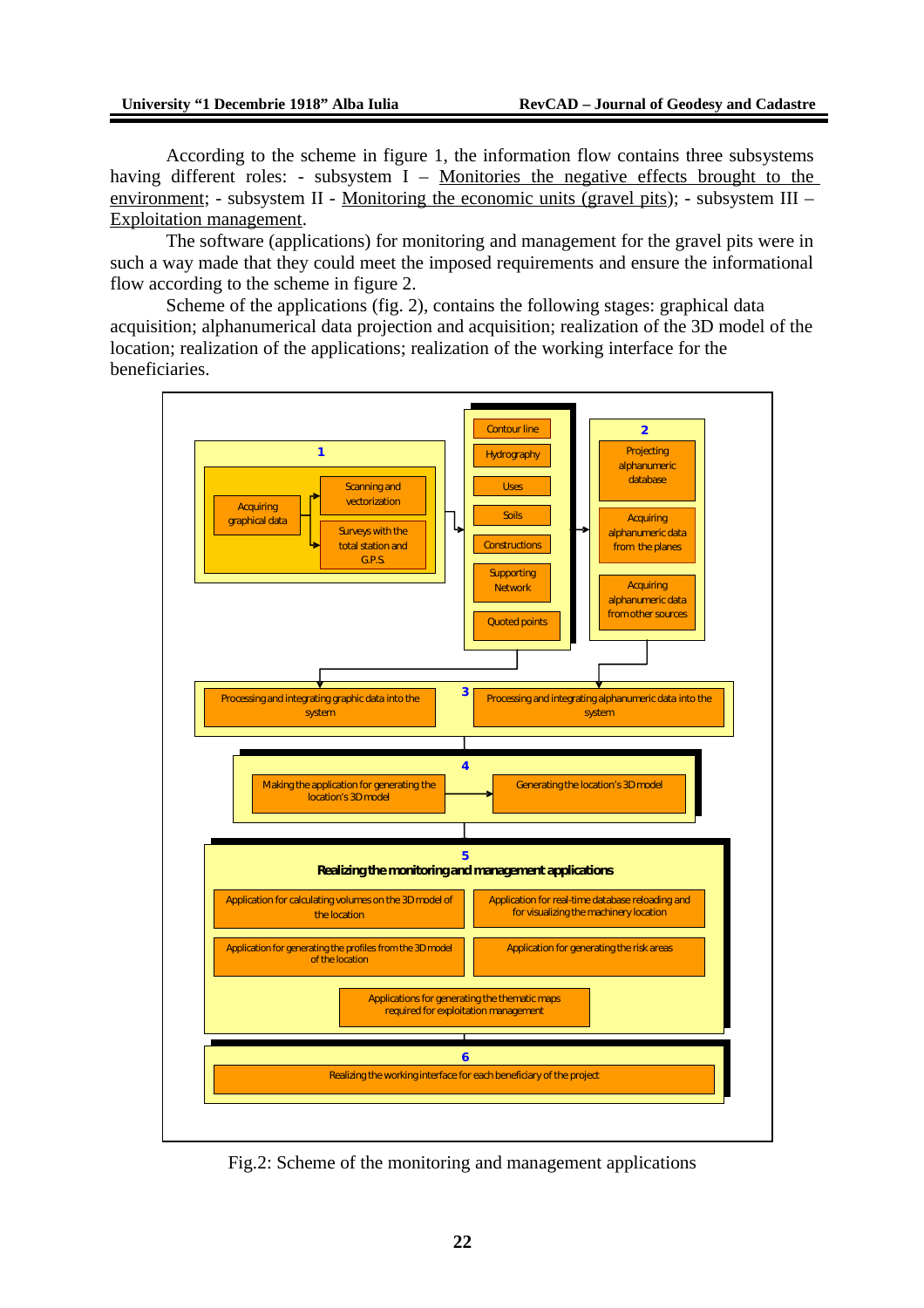The project's applications are conceived in such a way so that they could ensure the efficient exploitation of the system's data, in order that an efficient management could be made. The functional scheme of the gravel pit's management is shown in figure 3.



Fig.3. Functional scheme of the gravel pit's management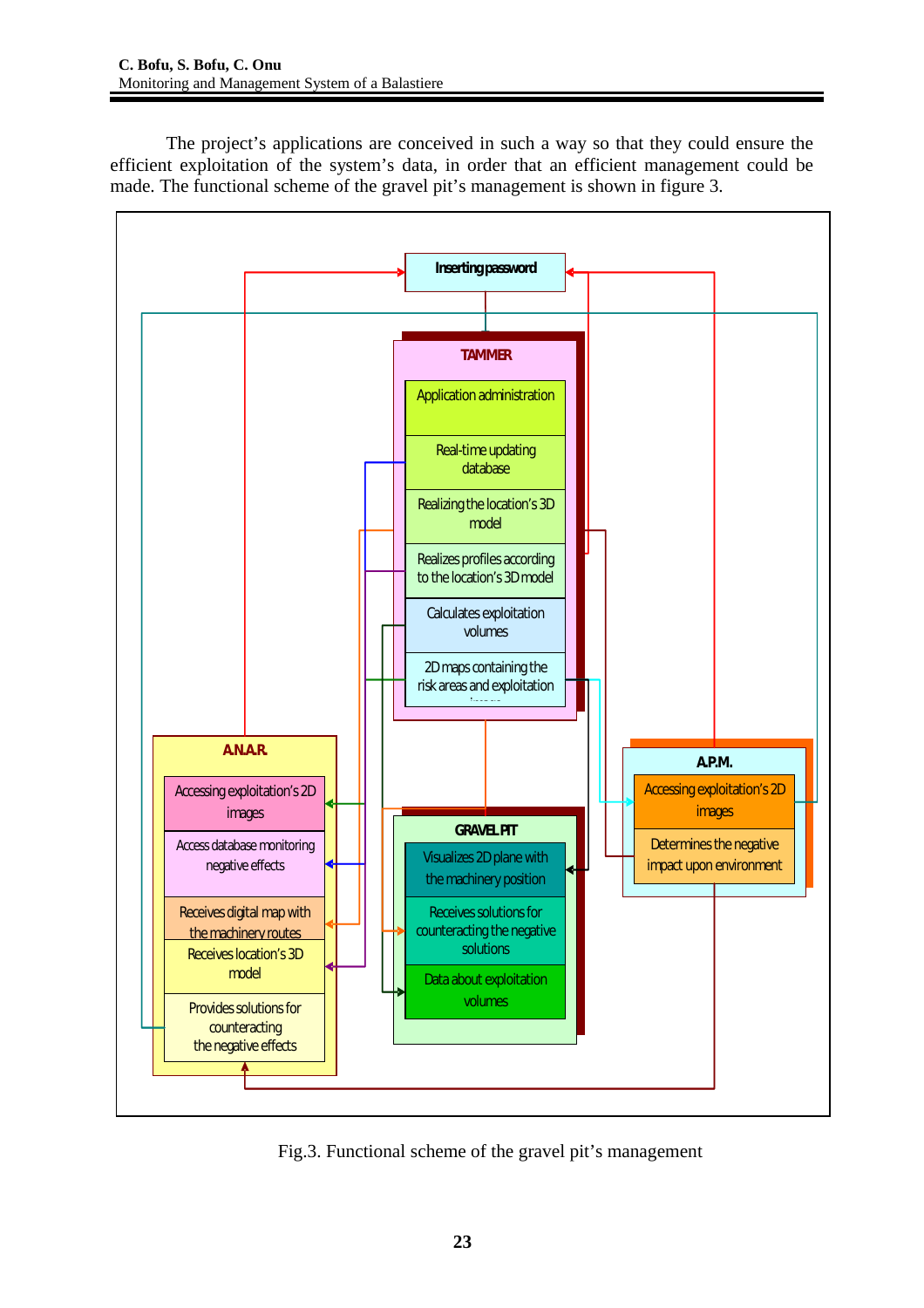Function of the entire system requires that each participant to the exploitation's process of monitoring and management to possess a minimum of technological assets, in order that it could ensure the real-time informational flow of the data. In figure 4 it is shown a scheme with hardware able to ensure the system's informational flow.



Fig.4. Scheme with the hardware required for monitoring and management of the gravel pits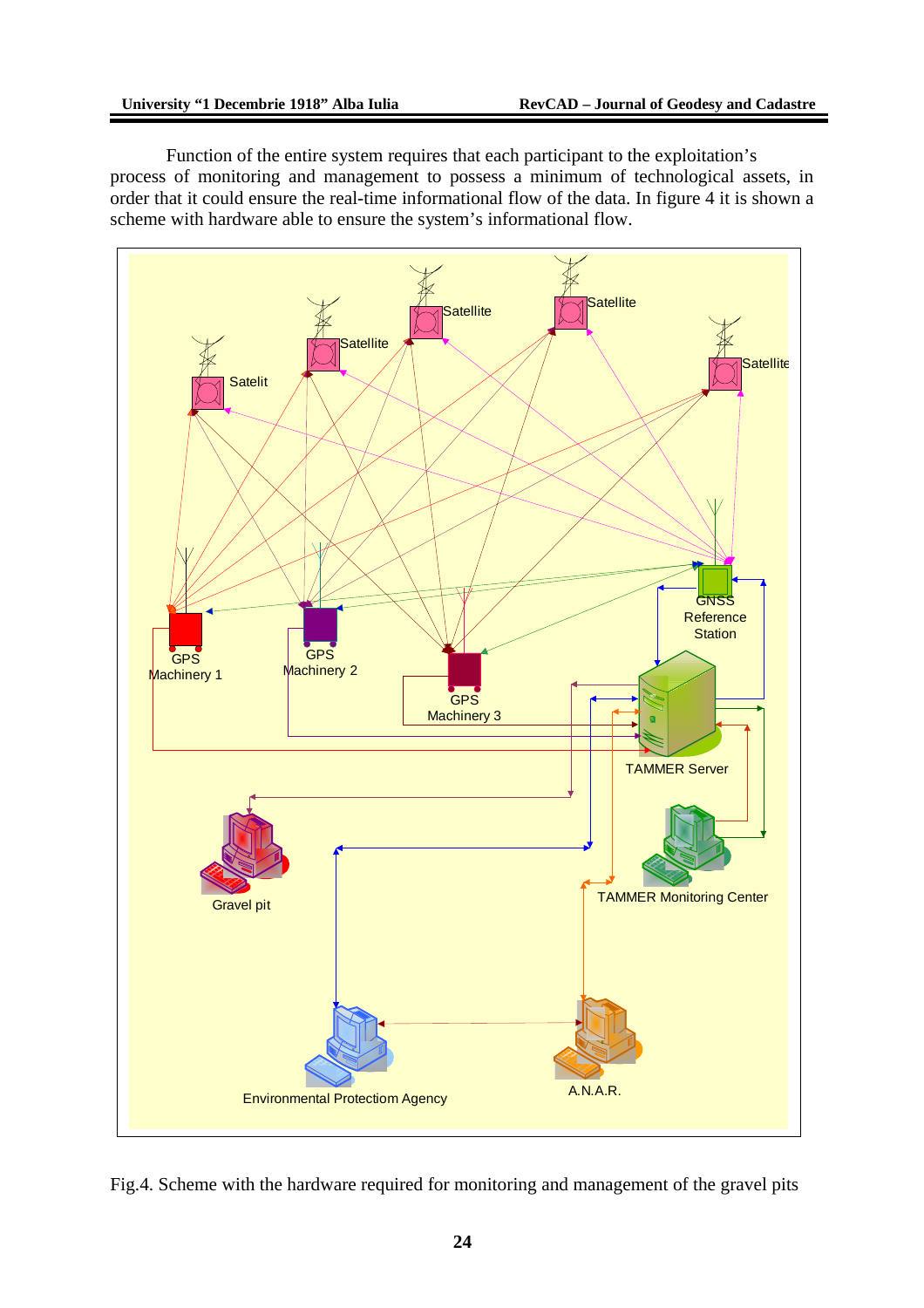## 2.1 **Description of the application for monitoring-management**

The software of the monitoring-management system is created in Visual C++ and includes functions and windows which are available according to the user's access level. The application is launched by a window which allows introduction of the username and his password, in order that they could be validated and allow access to information (fig.5.).

| $-$<br>$\sim$<br>LOGARE:                                                                                                                                               | <b>SELECTEAZA EXPLOATAREA</b>         |  |
|------------------------------------------------------------------------------------------------------------------------------------------------------------------------|---------------------------------------|--|
| Universitaten Tehnica "Gheorghe Asachi" Iapi<br>Central de Montterizare<br><b>TAMMER</b><br>boluconstantin<br>Nume UNicator:<br>----------<br><b>Parola:</b><br>Cancel | EXPLOATARI:<br>MASURATORI E PREUTESTI |  |

Fig.5. – Windows for accessing the application

Having made these two selections, the program opens directly with the image of the selected gravel pit (fig.6).



Fig.6. Situation plan of the gravel pit

The main window of the program contains a menu bar consisting in six scrolling windows, from which the application's functions are launched. Only the administer of the monitoring center has full access to all the program's functions and subfunctions, the other user having limited access according to the established protocol.

From the windows in the menu bar can be launched functions by means of which information regarding the exploitation can be obtained or modified. If *Exploatare/Echipamente (Exploitation/Equipment)* procedure is activated, then the windows in figure 7 is launched; it contains four tabs by means of which can be visualized information about the selected gravel pit, the machinery being in action into that gravel pit, GPS equipment mounted on the machinery and information about machinery's location. Consequently, the *Balastieră (Gravel pit)* tab offers general information regarding the exploitation localization, owner, concessionaire, exploitation state, volume of rock fields excavated annually, etc., the *Utilaj (Machinery)* tab offers the machinery's identification data,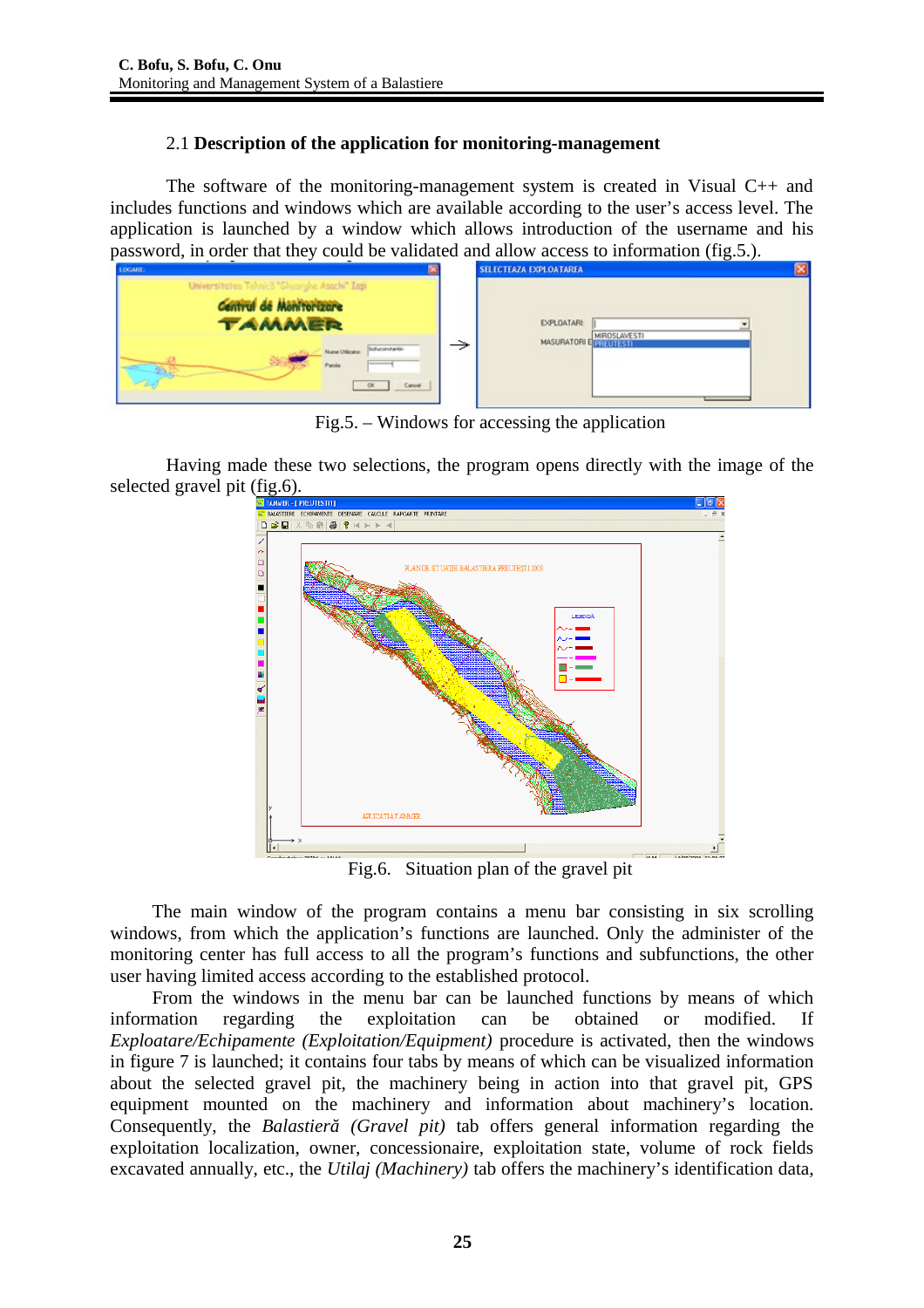the *Echipament GPS pe utilaj (GPS equipment on machinery)* tab offers information about the G.P.S. equipment mounted on each machinery, for monitoring its moving and the *Localizare utilaj (Machinery localization)* tab offers a number of sixteen pieces of information about the accurate localization of a machinery each moment.

| BALASTIERA UTILAJ ECHIPAMENT GPS PE UTILAJ   LOCALIZARE UTILAJ                                                                                                                                                                                                                                                                                                                                                                                                               | BALASTIERA UTILAJ ECHIPAMENT GPS PE UTILAJ LOCALIZARE UTILAJ                                                                                                                                                                                                                                                                                                                                                                                                                                                                                                                                                                                                                                                                                                                                                                                                                                                                                                                          |
|------------------------------------------------------------------------------------------------------------------------------------------------------------------------------------------------------------------------------------------------------------------------------------------------------------------------------------------------------------------------------------------------------------------------------------------------------------------------------|---------------------------------------------------------------------------------------------------------------------------------------------------------------------------------------------------------------------------------------------------------------------------------------------------------------------------------------------------------------------------------------------------------------------------------------------------------------------------------------------------------------------------------------------------------------------------------------------------------------------------------------------------------------------------------------------------------------------------------------------------------------------------------------------------------------------------------------------------------------------------------------------------------------------------------------------------------------------------------------|
| <b>PREUTESTI</b><br><b>BALASTIERA:</b><br><b>MOLDOVA</b><br>RAUL:<br>ANAR BACAU<br>PROPRIETAR:<br>TIMISESTI<br>Z0NA:<br><b>NEAMT</b><br>JUDETUL:<br>In<br>COD PROFIL:<br>Balastiera<br>TIPUL:<br>VITEZA:<br>S.C. BALASTIERA S.R.L.<br>CONCESIONAR<br><b>TURBIDITATEA:</b><br>01/01/2008<br>INCEPUT EXPLOATARE:<br>2008<br>MASURATOARE:<br>Favorabila<br>STARE EXPLOATARE:<br>01/12/2008<br>SFARSIT EXPLOATARE:<br>200 000<br>VOLUM EXCAVAT ANUAL:<br>NR. UTILAJE:<br>ID RAU: | ID UTILAJ:<br>EXPLOATARE:<br>U 01<br>COD UTILAJ:<br>01/01/2008<br>INCEPUT EXPL:<br>S.C. BALASTIERA S.R.L.<br>PROPRIETAR:<br>31/12/2008<br>SFARSIT EXPL:<br>Draglina<br>CARACTERISTICI:<br>VOLUM EXCAVAT<br>APROBAT:<br>100 000 mc<br>15 m<br>RAZA LUCRU:<br>5m<br>ADANCIME:<br>ID GPS:<br>300 mp<br>ARIE LUCRU:<br>ID ISTORIC:<br>Buna<br>STARE UTILAJ:<br>Adaugare<br>Salvare                                                                                                                                                                                                                                                                                                                                                                                                                                                                                                                                                                                                        |
| <b>OK</b><br>Cancel<br>Apply                                                                                                                                                                                                                                                                                                                                                                                                                                                 | <b>OK</b><br>Cancel<br>Apply                                                                                                                                                                                                                                                                                                                                                                                                                                                                                                                                                                                                                                                                                                                                                                                                                                                                                                                                                          |
| BALASTIERA   UTILAJ ECHIPAMENT GPS PE UTILAJ   LOCALIZARE UTILAJ                                                                                                                                                                                                                                                                                                                                                                                                             | BALASTIERA   UTILAJ   ECHIPAMENT GPS PE UTILAJ   LOCALIZARE UTILAJ                                                                                                                                                                                                                                                                                                                                                                                                                                                                                                                                                                                                                                                                                                                                                                                                                                                                                                                    |
| ID GPS:<br>COD RECEPTOR:<br><b>RTK</b><br>CARACTERISTICI:<br>5 min<br>RITM ACTUALIZARE:<br>ID ISTORIC:<br>Adaugare Salvare                                                                                                                                                                                                                                                                                                                                                   | Localizare<br>Ty.<br>IDu<br>Tx<br>Tz<br>Moment<br>Abatere<br>IDloc.<br>$\blacktriangleright$ 1<br>616271.46<br>640317.27<br>15/04/2008 10:37:00<br>lo.<br>lo.<br>11<br>616272.1<br>640317.35<br>ln.<br>15/04/2008 10:45:00<br>l2.<br>h.<br>lo.<br>15<br>616272.87<br>lo.<br>$\overline{1}$<br>640318.12<br>15/04/2008 10:37:00<br>lo.<br>616273.14<br>640318.5<br>16<br>15/04/2008 10:37:00<br>$\overline{1}$<br>ln.<br>lo.<br>17<br>616273.57<br>640318.42<br>lo.<br>$\overline{11}$<br>15/04/2008 10:37:00<br>$\overline{0}$<br>616273.89<br>640318.97<br>lo.<br>18<br>$\overline{1}$<br>15/04/2008 10:37:00<br>lo.<br>616274.35<br>19<br>$\overline{1}$<br>640318.57<br>lo.<br>15/04/2008 10:37:00<br>lo.<br>20<br>$\overline{1}$<br>616274.98<br>lo.<br>640319.15<br>15/04/2008 10:37:00<br>lo.<br>21<br>616275.17<br>$\overline{1}$<br>640319.37<br>o.<br>15/04/2008 10:37:00<br>lo.<br>22<br>$\overline{1}$<br>616275.87<br>640320.29<br>lo.<br>15/04/2008 10:37:00<br>lo.<br>⊪ |
| <b>OK</b><br>Cancel<br>Apply                                                                                                                                                                                                                                                                                                                                                                                                                                                 | <b>OK</b><br>Cancel<br>Apply                                                                                                                                                                                                                                                                                                                                                                                                                                                                                                                                                                                                                                                                                                                                                                                                                                                                                                                                                          |

Fig.7. Windows with information by the Exploitation/Equipment procedure

Another set of information which can be obtained by launching the Measurements procedure and it refers to data about locations, marks, exploitations and profiles (fig.8).

|                                           |                              |                        |                           |                        |                     | $\overline{\times}$              |                                                                     |                |                            |                        |                        | $\boxed{\mathbf{x}}$ |
|-------------------------------------------|------------------------------|------------------------|---------------------------|------------------------|---------------------|----------------------------------|---------------------------------------------------------------------|----------------|----------------------------|------------------------|------------------------|----------------------|
| AMPLASAMENTE   BORNE   EXCAVARI   PROFILE |                              |                        |                           |                        |                     |                                  | AMPLASAMENTE BORNE EXCAVARI PROFILE                                 |                |                            |                        |                        |                      |
|                                           |                              |                        |                           |                        |                     |                                  |                                                                     |                |                            |                        |                        |                      |
|                                           |                              |                        |                           | AMPLASAMENTE           | ΙY                  | 17                               |                                                                     |                |                            | <b>BORNE</b>           |                        | Zst                  |
| IDa<br>$\mathbf{F}$                       | IDmas<br>з                   | CL1                    | CodLimita CodPunct<br>101 | 1×<br>616251.16        | 640315.17           | 279.19                           | <b>IDmas</b><br>IDboma<br>$\blacktriangleright$ 2<br>$\overline{3}$ | CodProfil      | CodBorna<br>B <sub>1</sub> | Xst<br>616250.15       | Yst<br>640315.01       | 281.3                |
| 4                                         | з                            | <b>CL1</b>             | 102                       | 616278.19              | 640376.98           | 279.35                           | $\overline{3}$                                                      | P <sub>2</sub> | B2                         | 616250.75              | 640335.12              | 281.7                |
| $\overline{z}$                            | $\overline{\mathbf{3}}$      | CL <sub>1</sub>        | 103                       | 616289.54              | 640317.87           | 279.01                           | $\overline{3}$<br>18                                                | P <sub>2</sub> | B <sub>3</sub>             | 616251.05              | 640357.17              | 282.15               |
| $\overline{8}$                            | в                            | CL <sub>1</sub>        | 104                       | 616295.07              | 640312.95           | 278.89                           | $\overline{3}$<br>19                                                | P <sub>2</sub> | B4                         | 616251.57              | 640377.89              | 283.2                |
| $\overline{s}$                            | $\overline{\mathbf{3}}$      | CL <sub>2</sub>        | 105                       | 616271.67              | 640316.98           | 279.3                            |                                                                     |                |                            |                        |                        |                      |
| 10                                        | 3                            | CL <sub>2</sub>        | 106                       | 616298.35              | 640379.12           | 279.45                           |                                                                     |                |                            |                        |                        |                      |
| 13                                        | з                            | CL <sub>2</sub>        | 107                       | 616315.54              | 640319.45           | 279.22                           |                                                                     |                |                            |                        |                        |                      |
| 14                                        | $\overline{\mathbf{3}}$      | CL <sub>2</sub>        | 108                       | 616315.75              | 640314.15           | 279.45                           |                                                                     |                |                            |                        |                        |                      |
| Ⅱ⊀                                        |                              |                        |                           |                        | <b>OK</b><br>Cancel | <b>Apply</b>                     | $\vert \cdot \vert$                                                 |                |                            |                        | 0 <sup>K</sup>         | Apply<br>Cancel      |
|                                           |                              |                        |                           |                        |                     |                                  |                                                                     |                |                            |                        |                        |                      |
| AMPLASAMENTE   BORNE EXCAVARI   PROFILE   |                              |                        |                           |                        |                     | l×l                              | AMPLASAMENTE   BORNE   EXCAVARI PROFILE                             |                |                            |                        |                        |                      |
|                                           |                              |                        |                           |                        |                     |                                  |                                                                     |                |                            |                        |                        |                      |
|                                           |                              |                        |                           | EXCAVARI               | IY.                 |                                  |                                                                     |                | CodPunct Tx                | PROFILE                | I <sub>V</sub>         |                      |
| $\mathbf{F}$ $\mathbf{B}$                 | IDexcav IDmas                |                        | CodLimita CodPunct X      | 616322.05              | 640340              | 줌                                | $\frac{ $ Dmas                                                      | CodProfil      | P101                       | 615702.17              | 640628                 | $\frac{12}{279.54}$  |
| $\overline{a}$                            | $\overline{\mathbf{3}}$      | ct3                    | E102                      | 616267.64              | 640268.29           | $\overline{0}$                   | $\frac{1}{4}$<br>$\overline{3}$<br>17                               | P1             | P102                       | 615711.15              | 640638.23              | 279.42               |
| 10                                        | 3                            | CL <sub>3</sub>        | E103                      | 615716.95              | 640644.83           | $\overline{0}$                   | $\overline{3}$<br>18                                                | P <sub>1</sub> | P103                       | 615821.17              | 640763.58              | 277.14               |
| 11                                        | 3                            | CL3                    | E104                      | 615439.54              | 640993.33           | o                                | l9<br>$\overline{3}$                                                | P <sub>1</sub> | P104                       | 615853.25              | 640800.13              | 277.37               |
| 16<br>17                                  | $\overline{\mathbf{3}}$<br>3 | ct3<br>CL <sub>3</sub> | E105<br>E106              | 615546.24<br>615805.97 | 641022<br>640714.89 | $\overline{0}$<br>$\overline{ }$ | $\overline{3}$<br>10<br>3<br>11                                     | P1<br>P1       | P105<br>P106               | 615879.18<br>615912.34 | 640829.89<br>640867.45 | 278.85<br>279.58     |
|                                           |                              |                        |                           |                        |                     |                                  | $\vert \cdot \vert$                                                 |                |                            |                        |                        |                      |
| ∐≖                                        |                              |                        |                           |                        |                     |                                  |                                                                     |                |                            |                        |                        |                      |

Fig.8. Windows containing data through the Măsurători (Measurements) procedure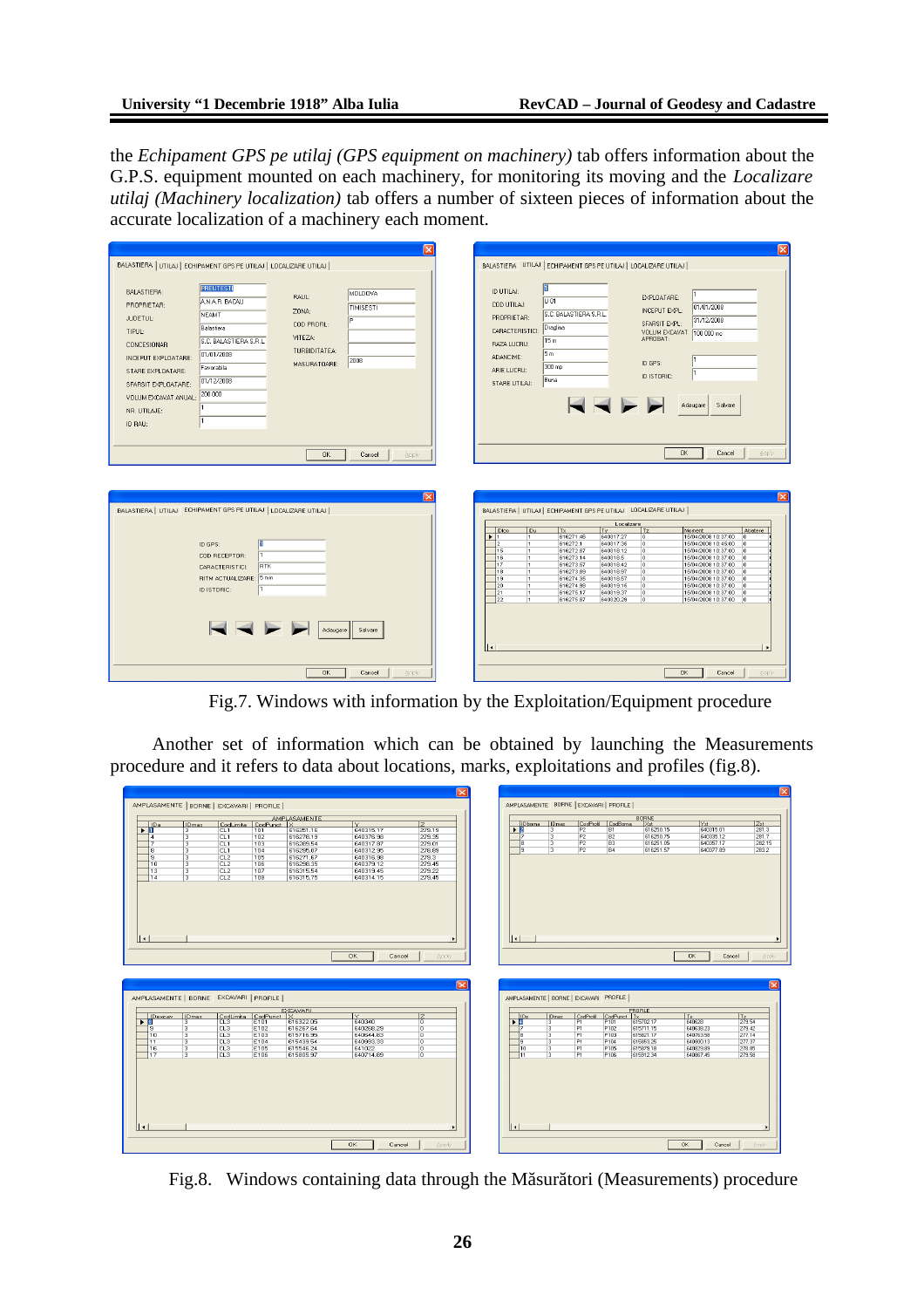They can be accessed by launching the *Măsurători* procedure from *Exploatări (Exploitations)* menu. By activating: *Amplasamente (Locations)* tab, the data about the coordinates of the excavation limits imposed by the exploitation notification are visualized; *Borne* (*Marks*) tab, data about the marks in the triangulation network are visualized, by means of which all the measurements in the exploitation area are made; *Excavări (Excavations)* tab, the coordinates recorded by the GPS equipment on the machinery working are visualized; *Profile (Profiles)* tab, the points being on the measured transversal profiles are visualized. They can be visualized by activating the *Profile* tab.

Another menu is Administrare (Administration) containing 3 procedures: *Import date (Data Import) –* the information obtained by the measurements made on the spot are brought into the system's database; *Utilizatori/Roluri (Users/Roles) –* allows introduction of new users and of their roles within the system; *Istoric operatii (Operations History)* – allows identification of all the operations which were made into the system, date, time and persons who operated.

*Desenare (Drawing)* menu allows activation of the four drawing procedures: *Punct (Point)*, *Linie (Line)*, *Polilinie (Polyline)* and *Poligon (Polygon)*. They are used for completing the graphical information in the database, with extra data.

The procedures in *Calcule (Calculations)* menu: *Distanţa (Distance)*, *Identificare punct (Point identification)*, *Volum (Volume)* and *Suprafaţă (Surface)*, are used for operations necessary for the exploitation management.

In *Rapoarte (Reports)* menu (fig.9), the application's visualization and management procedures are visible are accessible : generating transversal and longitudinal profiles through the exploitation area (*Profiles* procedure); generating the 2D model of the location (*2D Model* procedure); generating the 3D model of the location (*3D Model* procedure); generating thematic plans (*Plan thematic -Thematic plan* procedure); rendering evident the machinery activity (*Activitate utilaj - Machinery activity* procedure); rendering evident the machinery deviations compared to the required limits ( *Abateri utilaje – Machinery deviations* procedure );



Fig.9. Windows containing information offered by the Rapoarte (Reports) procedure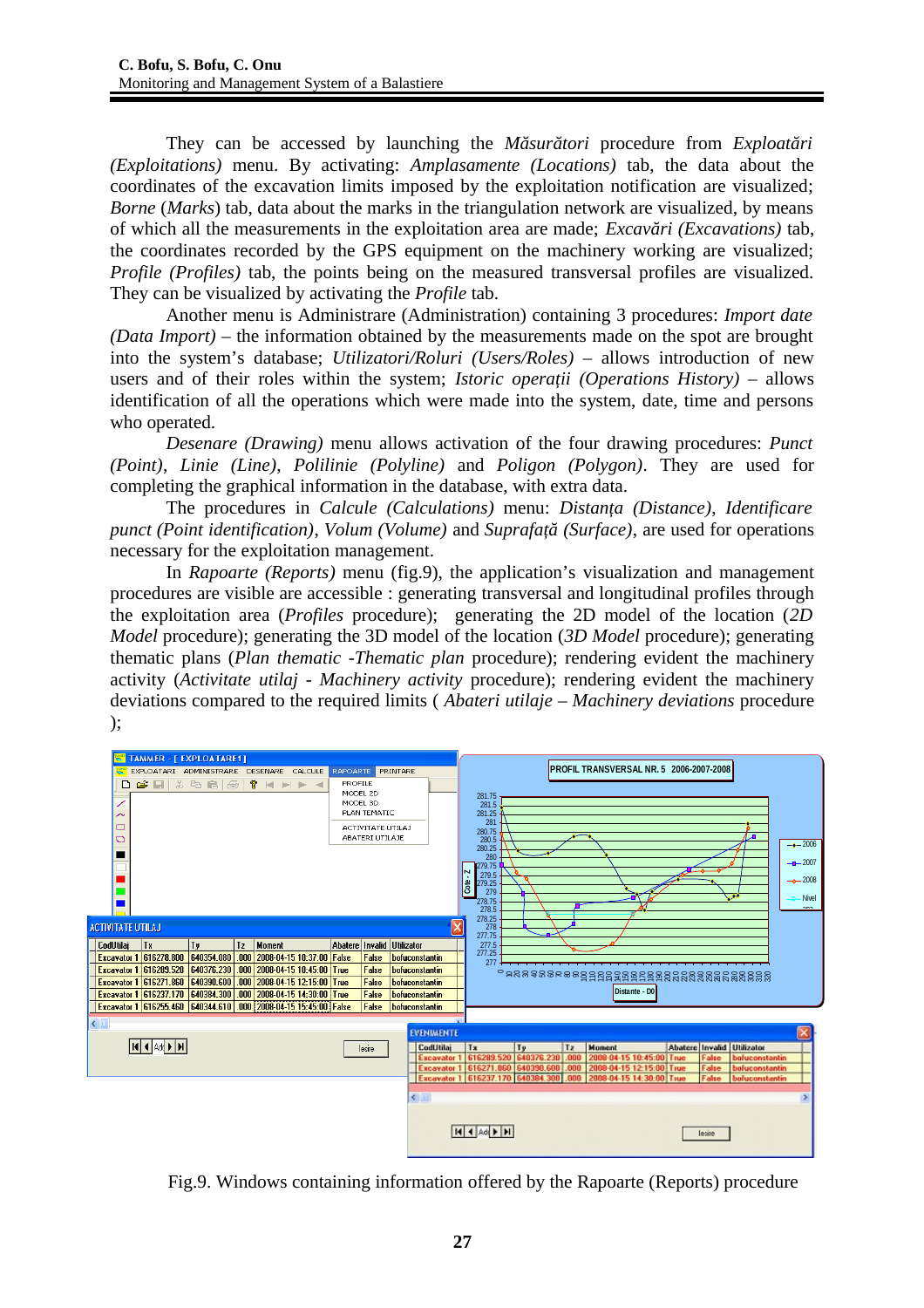Exploitation monitoring is made continuously by means of the signals emitted by the GPS mounted on the machinery. The signals are transmitted by using GSM technology to the monitoring center where they are transformed into spatial coordinates X,Y,Z. these coordinates are taken over and then reported into the application. The application analyses the position of the reported point, whether or not it is inside the approved exploitation perimeter. When the point's position is outside the working perimeter, the application displays immediately a window named *Evenimente - Events*, into which information about machinery deviations are presented (fig.10.). The digging Z quota is not presented because it is necessary a special sensor for the dragline backhoe.

The table in the figure 10 is also visible to the exploitation's dispatching unit, where the person in charge with the exploitation can intervene for remedying the existent situation.



Fig.10. Windows Events containing machinery deviations

We could talk about an efficient management of a gravel pit, when there the possibility of obtaining as accurate as possible real-time data about everything meaning activities and their results.

The monitoring-management system offers sufficient data in order that an image as accurate as possible could be realized upon the specific situations, and, consequently, could be adopted the best solutions. For example, visualization of the data about the route of some machinery during a certain exploitation period can be made by means of *Activitate utilaj (Machinery Activity)* procedure, which allows opening *Selectare utilaj (Machinery Select)* window (fig.11.). It is allowed in this window the machinery and time selection for which the data visualization is desired.

| TAMMER - [ PREUTESTI1]                                    |                                                 | <b>SELECTARE UTILAJ</b>           | v                                                              |
|-----------------------------------------------------------|-------------------------------------------------|-----------------------------------|----------------------------------------------------------------|
| BALASTIERE ECHIPAMENTE DESENARE CALCULE RAPOARTE PRINTARE |                                                 |                                   |                                                                |
| ▏▓▝ <b>░▐░▏░▏▏</b> ▏▏▛▏▗▏<br>$D \ncong H$<br>$\sim$       | PROFILE<br>MODEL 2D<br>MODEL 3D<br>PLAN TEMATIC | Selectati utilajul<br>Excavator 1 | si perioada:<br>16/04/2008<br>01/04/2008<br>de la:<br>pana la: |
| $\Box$<br>O                                               | <b>ACTIVITATE UTILAJ</b><br>ABATERI UTILAJE     |                                   |                                                                |
|                                                           |                                                 |                                   | Renuntare<br>Vizualizare raport                                |

Fig.11. Windows for the Machinery Activity procedure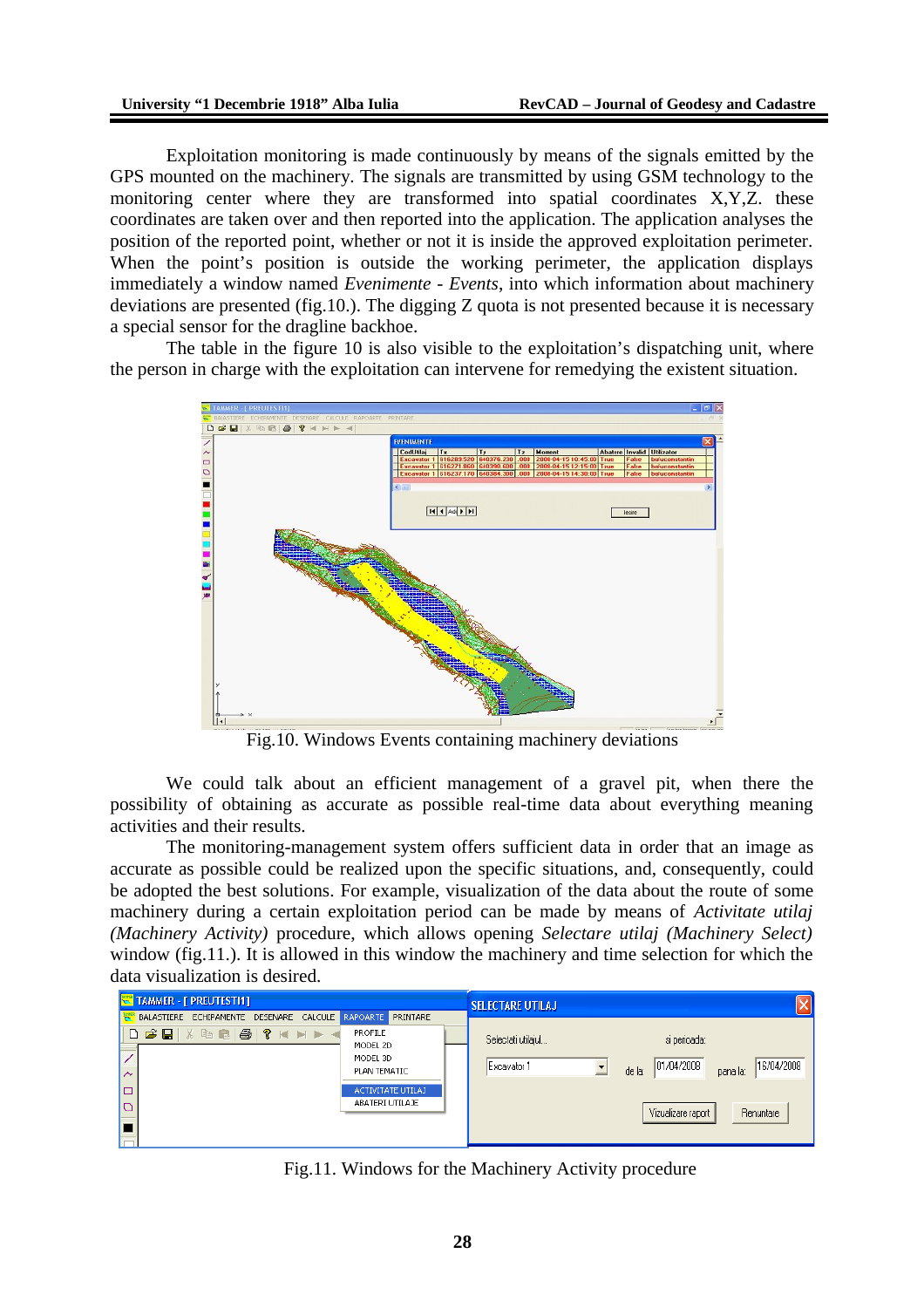By filling in with the data in the *Selectare utilaj (Selection of machinery)* window and by activating the *Vizualizare raport (Report visualisation)* option, the required information are obtained, as we can see in figure 12.

| <b>ACTIVITATE UTILAJ</b> |                                 |                          |            |      |                                |         |                |                                 |  |
|--------------------------|---------------------------------|--------------------------|------------|------|--------------------------------|---------|----------------|---------------------------------|--|
|                          | CodUtilaj                       | Tx                       | Tγ         | Τz   | <b>Moment</b>                  | Abatere | <b>Invalid</b> | <i><u><b>Utilizator</b></u></i> |  |
|                          | <b>Excavator 1</b>              | 616278.800               | 640354.080 | .000 | 2008-04-15 10:37:00   False    |         | False          | bofuconstantin                  |  |
|                          | <b>Excavator 1</b>              | 616289.520               | 640376.230 | .000 | 2008-04-15 10:45:00 True       |         | <b>False</b>   | <b>bofuconstantin</b>           |  |
|                          | <b>Excavator 1</b>              | 616271.860               | 640390.600 | .000 | 2008-04-15 12:15:00 True       |         | <b>False</b>   | bofuconstantin                  |  |
|                          | <b>Excavator 1</b>              | 616237.170               | 640384.300 | .000 | 2008-04-15 14:30:00 True       |         | False          | bofuconstantin                  |  |
|                          |                                 | Excavator 1   616255.460 | 640344.610 |      | .000 2008-04-15 15:45:00 False |         | False          | bofuconstantin                  |  |
|                          |                                 |                          |            |      |                                |         |                |                                 |  |
|                          | $ A $ 4 $ Add $ $ H $<br>lesire |                          |            |      |                                |         |                |                                 |  |

Fig.12. Table containing the activity of the required machinery

Another example of data accessed by the system is about the evolution of the exploitation bed and, especially, of the riverbed for 2-3 years. The profiles were made by using the exploitation plans for 2006, 2007 and 2008. The profiles are necessary for tracking the effects upon the riverbed configuration as a result of the gravel pit's exploitation into that bed. By activating the *Profile (Profiles)* procedure, the system launches Microsoft Office Excel 2007 for creating profiles for eleven sections through the riverbed (fig.13.).



Fig.13. Transversal profiles for a three-year pursuit